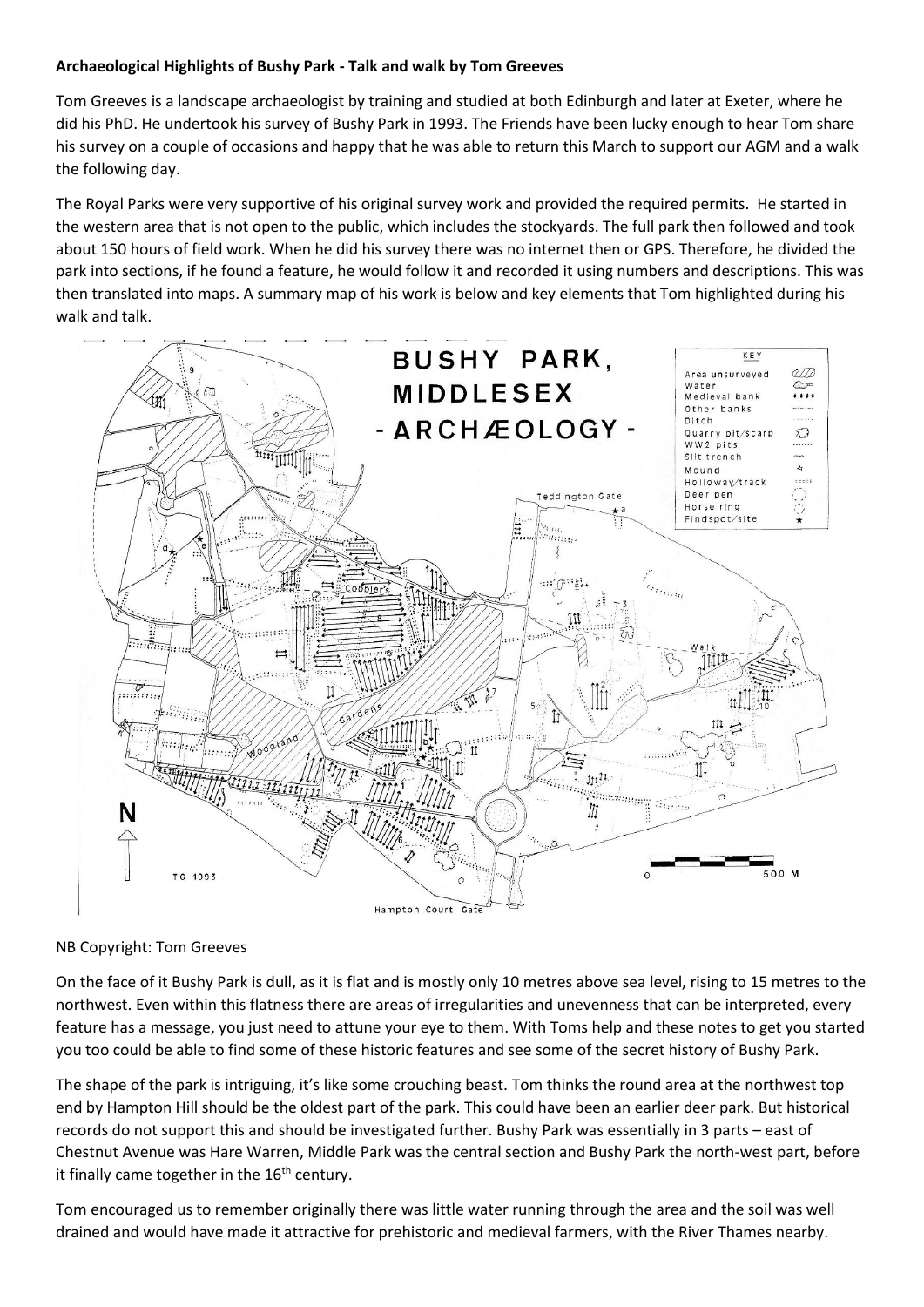Flints from the Neolithic and Bronze Age period have been found in the park. Tom thinks it would have been astonishing if there wasn't any pre-historic activity in the park. Remember there was a Teddington Barrow just outside the edge of the park which was 12 feet high and 96 feet in diameter. Sadly, that is no more but you do not get isolated barrows. In fact, Tom found pre-historic pottery (approx. 1000 BC) down a rabbit hole! This was on the north side of the Longford River as you near Chestnut Avenue. Either this area was inhabited or used as a burial ground.

Around 1300 was the apex of the medieval period and open field system. Bushy has some of the greatest surviving examples, which contain ridges and furrows. Land was divided up into "strips" which were theoretically 220 yards by 11 yards wide, which created a farming area of about half an acre. This pattern was created by ploughing as it was heavy work and carried out by either oxen or horses. These would have been borrowed or shared by the community and these long strips made the task easier. Groups of "strips" were known as "Furlongs" or "Shotts" (depending which part of the country you are in) and groups of these shotts formed a field. Worples or Warples are these slightly raised banks that run in between the field system to allow access points for carts. In Tom's map these are labelled as Medieval Banks. There is historical evidence of wheat, rye and barley being grown within the park.

The Open Field was an equitable community system and farmers would have different strips in different locations depending on the quality of the land. There would have been dispersed settlements at this time and so they would have to travel a long way to their different strips. It would have led to a hard day working in the fields. The manorial lord expected service and payment in return for the use of the land, which could have been with crops or animals.

Some of these ridges could date back to 1100 and medieval pottery was found to support this. The whole area would have been covered in the strips and at that time the park was not enclosed. The serfs were completely dependent on the land to provide for their families. And when the park was enclosed, this would have had a significant impact on their lives. Some may have been able to find alternative work in the park. Perhaps building the extensive brick walls or managing the deer.

**Fact Insert (**from **[https://academickids.com/\)](https://academickids.com/) :** The open field system was the prevalent agricultural system in [Europe](https://academickids.com/encyclopedia/index.php/Europe) from the [Dark Ages](https://academickids.com/encyclopedia/index.php/Dark_Ages) to as recently as the [20th century](https://academickids.com/encyclopedia/index.php/20th_century) in some places. From the [12th century](https://academickids.com/encyclopedia/index.php/12th_century) onwards it was gradually replaced by [Enclosure.](https://academickids.com/encyclopedia/index.php/Inclosure)

Open fields appeared to have developed in the medieval period, and were particularly well suited to the very heavy [ploughs](https://academickids.com/encyclopedia/index.php/Plough) that were used to cut through the heavy clay soil in North West Europe. Because the ploughs were so heavy, it made more sense to have as long a way as possible to pull them before trying to turn them around. The ox teams which pulled the ploughs were also very expensive, and thus tended to be shared among the families of a village.

Each village would be surrounded by several large open fields, usually not physically divided from each other, with each field containing a different crop as part of a three field [crop rotation.](https://academickids.com/encyclopedia/index.php/Crop_rotation) The fields would be split into a number of [furlongs](https://academickids.com/encyclopedia/index.php/Furlong) (200 m), each of which would be subdivided into strips covering an area of half an [acre](https://academickids.com/encyclopedia/index.php/Acre) (2,000 m²) or less. Each villager was allocated a set number of strips in each field (traditionally about thirty) which they would [subsistence](https://academickids.com/encyclopedia/index.php/List_of_subsistence_techniques) farm. The strips were generally allocated in a public meeting at the start of the year. The individual holdings were widely scattered, so that no single farmer would end up with all the good or bad land. Ploughing techniques used one or other form of [ridge and furrow](https://academickids.com/encyclopedia/index.php?title=Ridge_and_furrow&action=edit) cultivation to prepare the land for drainage and planting.

In addition to the three fields, there would be [common](https://academickids.com/encyclopedia/index.php/Commons) land where the villagers would graze their [livestock,](https://academickids.com/encyclopedia/index.php/Livestock) [woodland](https://academickids.com/encyclopedia/index.php/Woodland) for the [pigs,](https://academickids.com/encyclopedia/index.php/Pig) and a communal [village green](https://academickids.com/encyclopedia/index.php/Village_green) for social events. The ploughed fields could also be used for grazing outside the growing season.

You can see the evidence of the ridge and furrow in various areas of Bushy Park.

- Stand on Lime Avenue between **site 1 and 6** and you can see the corrugated surface left by the ridge and furrow
- **site 8** on Map: Block of ridges run east to west and can be seen on the footpaths that cross them. Interestingly here they are next to a group going north to south. With the former cutting through the previous ridges, they have ploughed over the top of it. Here there must have been a change in medieval practice for some reason.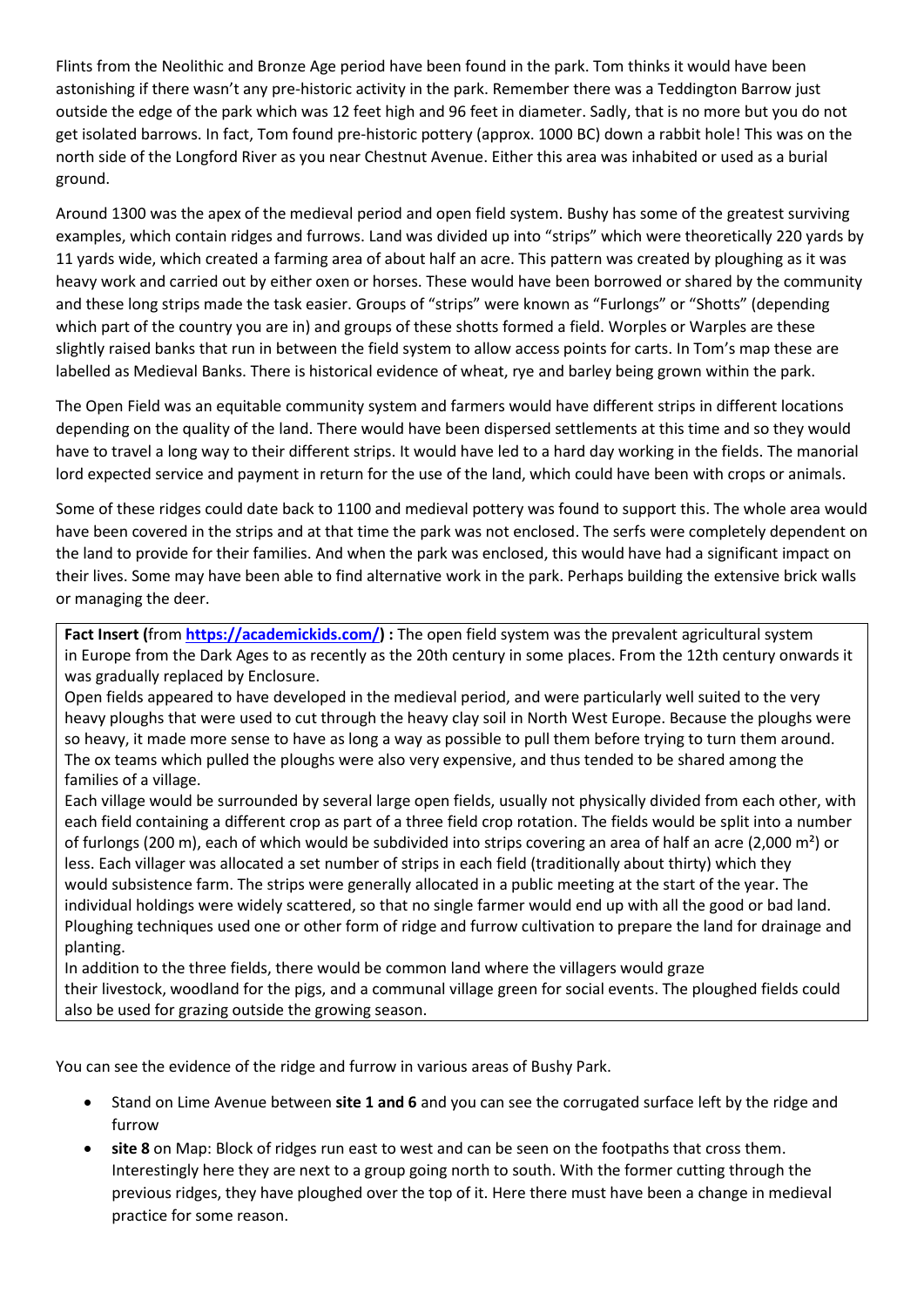Between 1499-1540 Bushy Park as we know it today was created by 3 people: Sir Giles Daubeney, Cardinal Wolsey and Henry VIII. This changed history and protected many of the features that we see today.

In the 16<sup>th</sup> century the Park was still divided into different areas and there's evidence of a lodge on the boundary between parts of the parks. **Site 5** – Boundary between Hare Warren and Middle Park – there would have been a wall here. Tom thinks it was a likely site for a lodge within an enclosure against this wall. Tom took us around the perimeter of this earthwork on his walk, highlighting the corners of this enclosure which are clearly visible (see below)



Into the 17<sup>th</sup> century when the park was fully enclosed, the east being Hare Warren and central being Middle Park. Chestnut Avenue was created in the 1700s and cuts through many of these warples and required a huge amount of material in its raised position.

In the 1630s the Longford River was commissioned by Charles I and designed by Nicholas Lane. Travelling 11 miles and taken from the River Colne, near Heathrow, it is a wonder of engineering. The right-angled bends of it are due to using the medieval field system boundaries. They used the raised banks at the edge of field, called warples, to maintain the height of the river and the drop of water down to Hampton Court.

As we move to the 18<sup>th</sup> century Tom shared pictures of the viewing mound at the back of the nature area behind the Stock Yards. The viewing mound is mentioned in an advertisement of 1874. There is also potentially an additional mound at **Site 7** just outside The Pheasantry. Tom said whilst it is 3 mounds today it was once one with an ancient oak that would have given shade. Tom speculated this was a viewing platform either for hunting or leisure. There would have been no enclosure around Woodland Gardens at that time and so would have given good views around the central area of the park.

There are several deer pens which were created in the 19<sup>th</sup> century which would have been used for feeding the deer in the winter. They would have been extensive in size. We walked around the outside of one of them to illustrate this (see photo below) and **Site** 2 on the map. Another at **Site** 1 is tucked into a corner the Longford River and has a ditch in a curve.